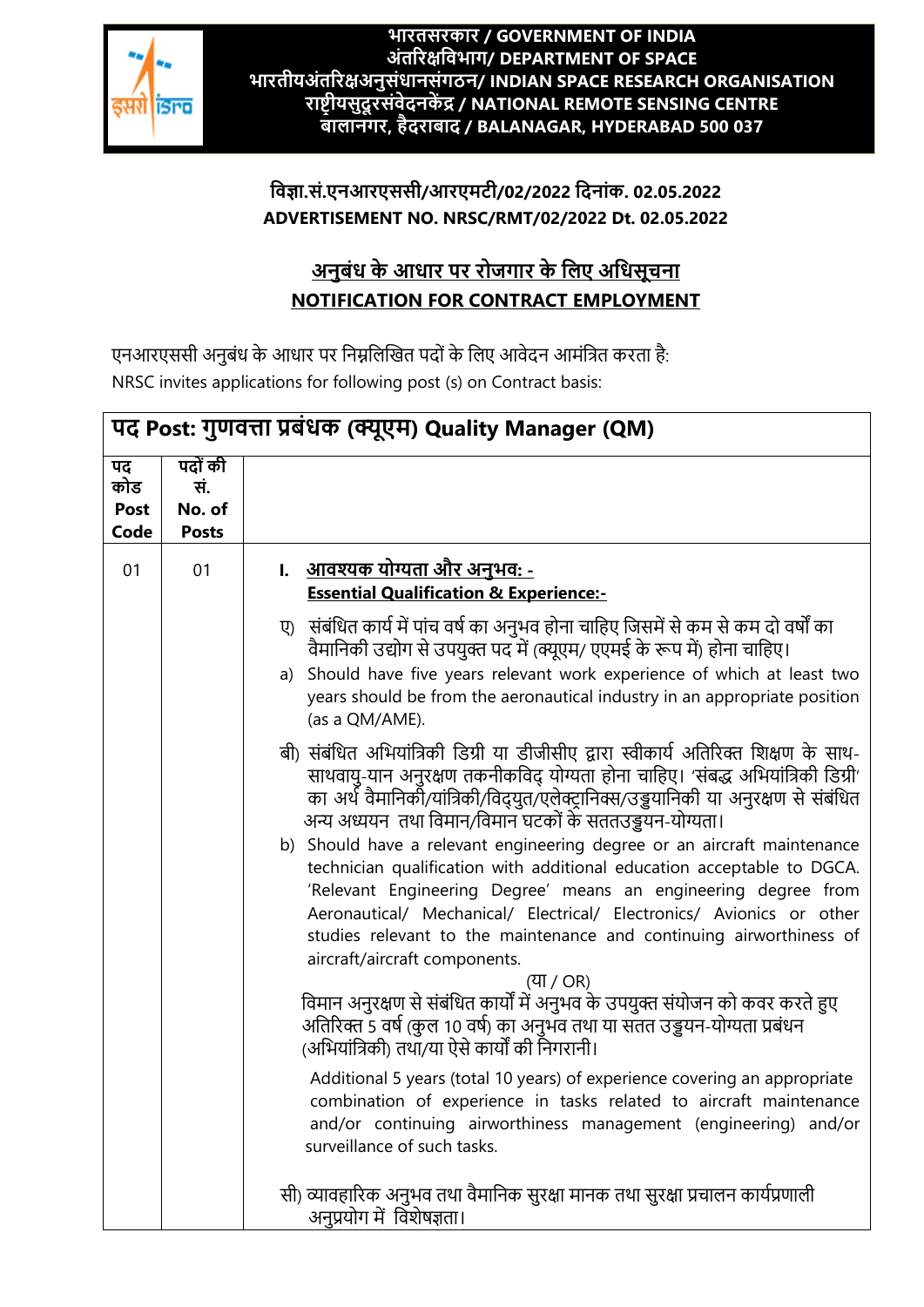| c) Should have practical experience and expertise in the application of<br>aviation safety standards and safe operating practices.                                                                                                                                                                                                                                                                                                                                                                                                                                                                                                                                                                      |
|---------------------------------------------------------------------------------------------------------------------------------------------------------------------------------------------------------------------------------------------------------------------------------------------------------------------------------------------------------------------------------------------------------------------------------------------------------------------------------------------------------------------------------------------------------------------------------------------------------------------------------------------------------------------------------------------------------|
| डी) उन्हें निम्न विषयों में व्यापक ज्ञान होना चाहिए<br>परिचालन आवश्यकताओं और प्रक्रियाओं के प्रासंगिक भाग<br>जहां पर लागू हो एओसी होल्डर की प्रचनात्मलात्मक विशेषताएं<br>ii.<br>जब लागू हो एओसी होल्डर के प्रचालन मैन्यूअल के संबंधित भागों की<br>iii.<br>आवश्यकता तथा विषय<br>d) Should have a comprehensive knowledge of:<br>Relevant parts of operational requirements and procedures.<br>i.<br>The AOC holder's Operational Specifications when applicable.<br>ii.<br>The need for, and content of, the relevant parts of the AOC<br>iii.<br>holder's Operations Manual when applicable.                                                                                                            |
| ई) सीएआर 147 संगठन या डीजीसीए को स्वीकार्य किसी अन्य संगठन द्वारा प्रदान किए गए<br>सीएआर 66 परिशिष्ट III स्तर 1 के स्तर पर औपचारिक प्रशिक्षण पाठ्यक्रम के माध्यम से<br>प्राप्त विमान के प्रासंगिक प्रकार (रों) के बारे में ज्ञान होना चाहिए।<br>e) Should have knowledge on relevant type (s) of aircraft gained through a<br>formalized training course at the level of CAR66 Appendix III Level 1<br>General Familiarisation imparted by CAR 147 organization or any other<br>organization acceptable to DGCA.<br>एफ) गुणवत्ता प्रणालियों, अनुरक्षण विधियों और लागू नियमों का ज्ञान होना चाहिए।<br>Should have knowledge of quality systems, maintenance methods and<br>f)<br>applicable regulations. |
| <u>II. वांछनीय योग्यता / Desirable Qualifications:</u>                                                                                                                                                                                                                                                                                                                                                                                                                                                                                                                                                                                                                                                  |
| ए) डीजीसीए द्वारा जारी एएमई लाइसेंस होना चाहिए।<br>Should hold an AME license issued by DGCA.<br>a)<br>बी) विमान अनुरक्षण तथा सतत उड्डयन-योग्यता प्रबंधन गतिविधियों में 5 वर्ष के अनुभव के<br>साथ वैमानिकी/अभियांत्रिकी/विद्युत/इलेक्ट्रॉनिक्स/उड्डयानिकीमें अभियांत्रिकी डिग्री होनी<br>चाहिए।                                                                                                                                                                                                                                                                                                                                                                                                         |
| b) Should have Engineering Degree in Aeronautical/ Mechanical/ Electrical/<br>Electronics/ Avionics with 5 years experience in Aircraft Maintenance and                                                                                                                                                                                                                                                                                                                                                                                                                                                                                                                                                 |
| continuous Airworthiness Management activities.<br>सी) 5700 किलोग्राम से अधिक वजन वाले विमान (एयूडब्ल्यू) पर विमान अनुरक्षण विधियों<br>और गुणवत्ता प्रणालियों का ज्ञान होना चाहिए।                                                                                                                                                                                                                                                                                                                                                                                                                                                                                                                      |
| c) Should have knowledge of aircraft maintenance methods and quality<br>systems on Aircraft with All Up Weight (AUW) <5700 kg.<br>डी) सांविधिक दस्तावेजों/नियम पुस्तकों को तैयार करने का अनुभव होना चाहिए जो विमान<br>संचालन/अनुरक्षण जैसे लोड व ट्रिम शीट, यात्री आवास विन्यास (एलओपीए), वजन<br>अनुसूक्तियां, निरीक्षण अनुसूक्तियां, प्रक्रिया शीट, विमान अनुप्रयोग कार्यक्रम आदि के<br>लिए आवश्यक है।                                                                                                                                                                                                                                                                                                 |
| d) Should have experience in preparation of statutory documents/manuals<br>required for aircraft Operation/ Maintenance like load & trim Sheet,<br>Layout of Passenger Accommodation (LOPA), Weight Schedules,<br>inspection schedules, procedure sheets, Aircraft Maintenance Program<br>etc.                                                                                                                                                                                                                                                                                                                                                                                                          |
| ई) विमान निर्माण और डीजीसीए द्वारा जारी विमान उड्डयन-योग्यता निर्देशों (एडी), सेवा<br>बुलेटिन(एसबी) का अनुपालन का अनुभव होना चाहिए।<br>e) Should have experience in compliance of Airworthiness Directives (ADs),<br>Service Bulletins (SBs) Issued by Aircraft Manufacturer and DGCA.                                                                                                                                                                                                                                                                                                                                                                                                                  |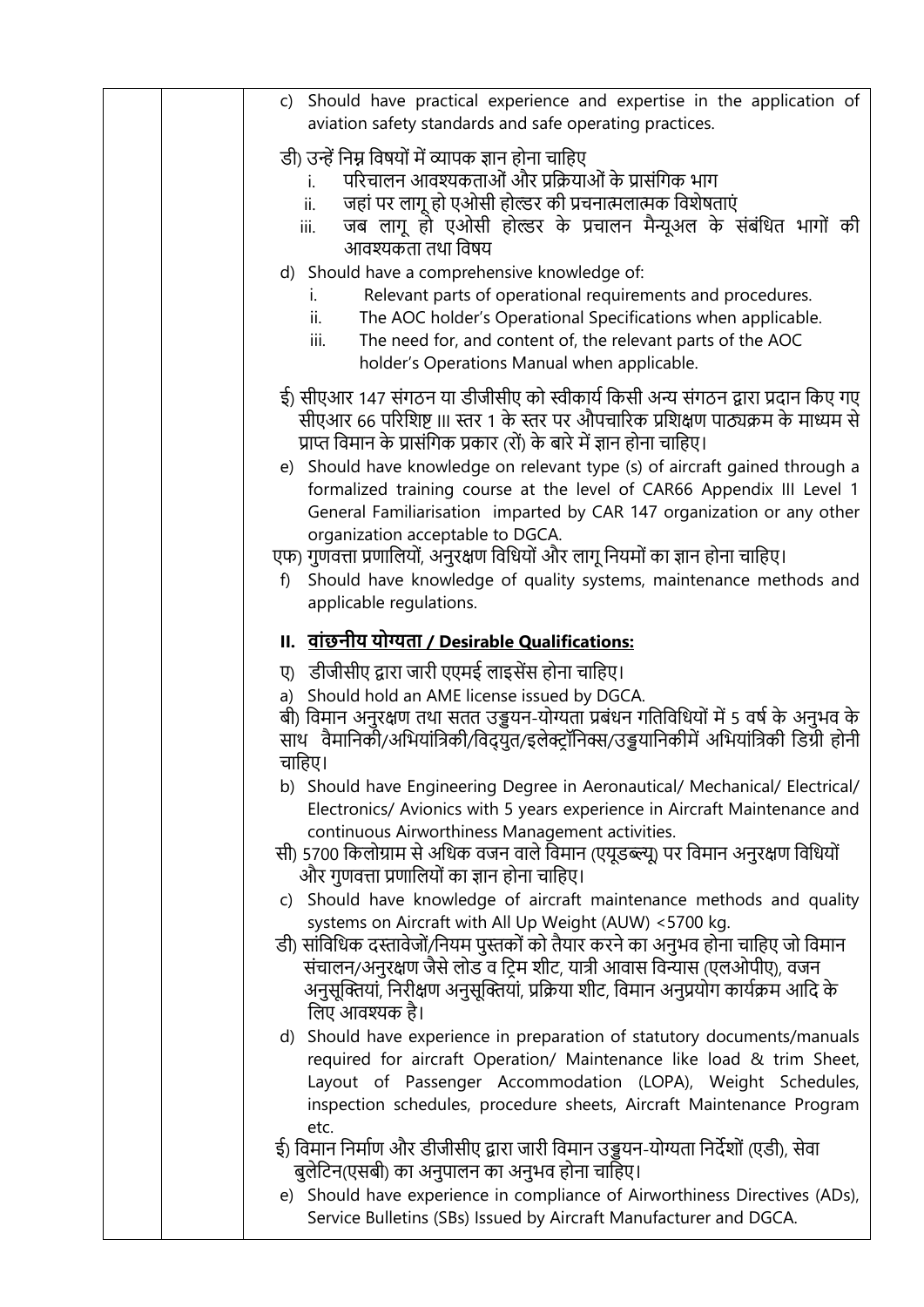| <u>गुणवत्ता प्रबंधक की जिम्मेदारियां/कर्तव्य</u><br>Ш.                                                                                                                                                                                                                                                                                                                                      |
|---------------------------------------------------------------------------------------------------------------------------------------------------------------------------------------------------------------------------------------------------------------------------------------------------------------------------------------------------------------------------------------------|
| <b>Responsibilities/Duties of QM:</b>                                                                                                                                                                                                                                                                                                                                                       |
| विमान ऑपरेटर का गुणवत्ता प्रबंधक अनुसूचित और गैर-अनुसूचित विमान अनुरक्षण<br>ए)<br>गतिविधियों को सीएएमओ नीतियों का अनुपालन करते हुए सीएआर-एम तथा सतत<br>उड्डयन-योग्यता प्रबंधक (सीएएम) का समर्थन करते हुए डीजीसीए अनुमोदित अनुरक्षण<br>अभिकरण द्वारा सुनिश्चित करने के लिए जिम्मेदार है।                                                                                                     |
| a) QM of an aircraft operator is responsible for ensuring the scheduled and<br>non-scheduled aircraft maintenance activities though DGCA approved<br>maintenance agency, ensuring compliance to CAR-M and supporting<br>Continuous Airworthiness Manager (CAM) in compiling with the CAMO<br>policies.                                                                                      |
| बी) गुणवत्ता प्रबंधक उपयुक्त नियामक प्राधिकरणों को तत्परता और सेवाक्षमता के संदर्भ में<br>विमान की स्थिति का पूरा अनुरक्षण विवरण देने के लिए जिम्मेदार है।                                                                                                                                                                                                                                  |
| b) QM is responsible for giving the complete maintenance details of aircraft<br>status in terms of readiness and serviceability to the appropriate<br>regulatory authorities.                                                                                                                                                                                                               |
| सी) अनुबंधित सीएआर-145अभिकरण द्वारा किए गए विमान अनुरक्षण गतिविधियों में<br>निगरानी और उड्डयन- योग्यता और सुरक्षा मानकों को सुनिश्चित करने के लिए जिम्मेदार<br>है और इसके लिए डीजीसीए सीएआर और सीएएमई के अनुसार आवधिक ऑडिट<br>करेगा।                                                                                                                                                        |
| c) Responsible for monitoring and ensuring airworthiness and safety<br>standards in the aircraft maintenance activities carried out by the<br>contracted CAR-145 agency and shall carry out periodic audits as per<br>DGCA CAR and CAME for the same.<br>डी) डीजीसीए द्वारा समय-समय पर दिए गए विवरण के अनुसार अन्य कोई कार्य।<br>d) Any other duties as detailed by DGCA from time to time. |

## **पात्रता मापदंड / Eligibility Criteria :**

पद के सामने उल्लिखित आवश्यक योग्यता को पूरा करने वाले उम्मीदवारही आवेदन करें। Candidates meeting the Essential Qualification mentioned against the post only need to apply.

#### **23.05.2022 को आयू सीमा: Age Limit as on 23.05.2022:**

- न्यूनतम आयू / Minimum age : 18 years
- अनधकतम आयू / Maximum age : 63 years

केंद्रीय सरकरी मंत्रालयो/विभागों/कें.सा.उ./राज्य सरकार/स्वायत्तशासी निकाय से सेवानिवृत अधिकारी भी आवेदन कर सकते हैं।

Retired officers from Central Government Ministries/ Departments/ CPSUs/ State Government/ Autonomous Bodies can also apply.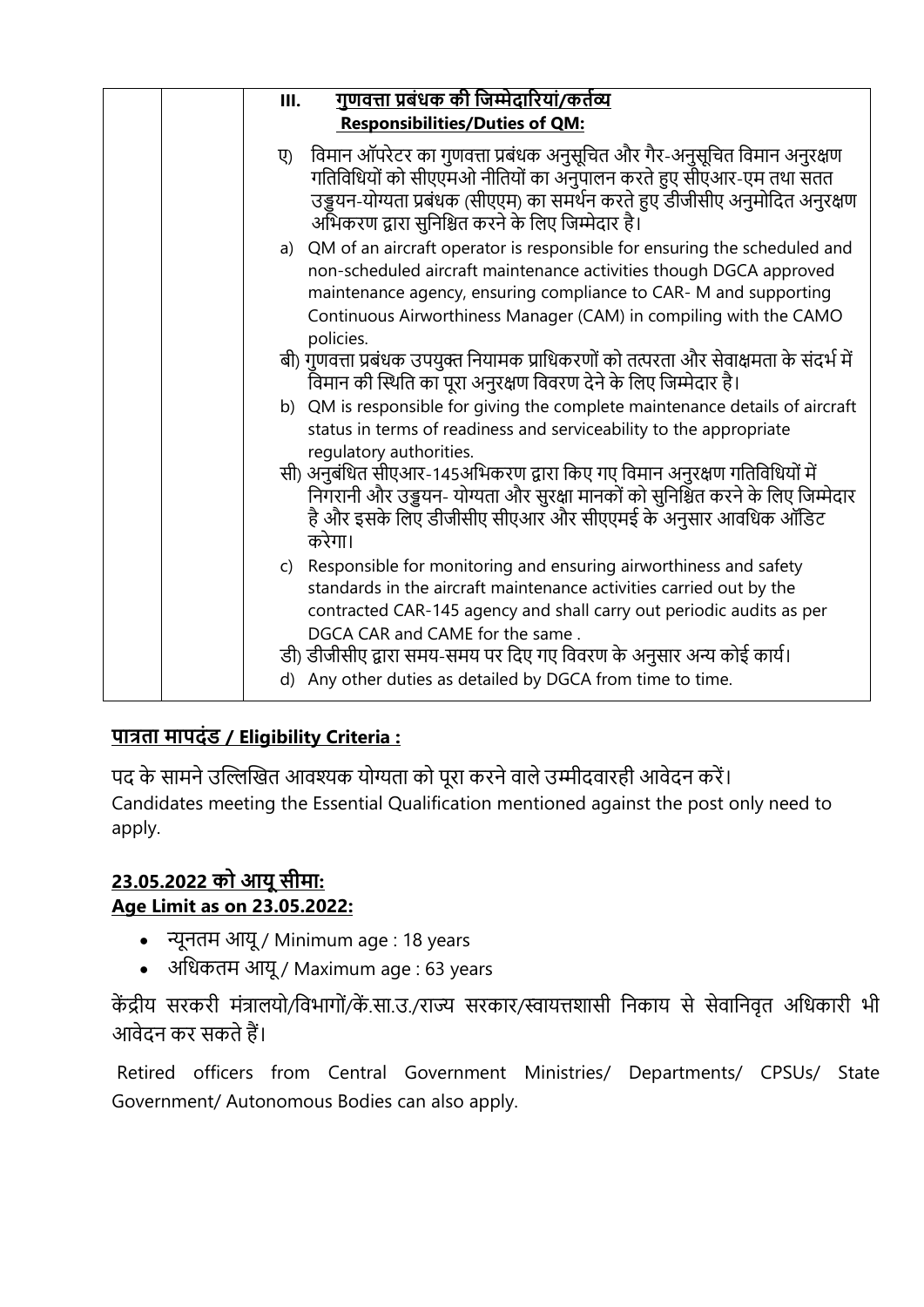# **अनुबंध अिवध /Contract Period:**

सेवानिवृत्त सरकारी कर्मचारियों के अलावा अन्य चयनित उम्मीदवार एनआरएससी में 2 साल की प्रारंभिक अवधि के लिए सेवा करेंगे और पारस्परिक सहमति पर समान नियमों और शर्तों पर सेवाओं को 2 साल की और अवधि के निए बढाया जा सकता है।

Selected candidate other than retired government employees shall serve the NRSC for an initial period of 2 years and the services may be extended for a further period of 2 years at the same terms and conditions on mutual consent.

जबकि, सेवानिवृत्त सरकारी कर्मचारियों के मामले में दिनांक 09.12.2020 के एमएफ ओएम एफ.सं.3-25/2020-ई.IIIए के अनुसार अनुबंध अवनध क ननयुखक्त के समय उनकी आयु के आधारपरनवननयनमत नकया जाएगा।

Whereas, in the case of retired government employees the contract period will be regulated based on their Age at the time of engagement on contract basis as per MF OM F.No. 3- 25/2020-E.IIIA dated 09.12.2020.

# **िेतन / Pay:**

रु.87, 000/- प्रति माह की समेकित राशि का भुगतान किया जाएगा। कोई अन्य भत्ता स्वीकार्य नहीं है। सेवानिवृत्त सरकारी कर्मचारियों के मामले में, दिनांक 09.12.2020 के एमएफ ओएम एफ.सं.3-25/2020-ई.।।।ए के अनुसार भुगतान अंतिम आहरित वेतन के आधार विनियमित किया जाएगा।

A consolidated amount of Rs.87, 000/- per month shall be paid. No other Allowance is admissible. In case of retired government employees, the payment will be regulated based on the last pay drawn, as per MF OM F.No. 3-25/2020-E.IIIA dated 09.12.2020.

## **तैनाती स्थान / Place Of Posting:**

तैनाती का स्थान सामान्यत: हैदराबाद में होगा। हालांकि, उम्मीदवार परिचालन आवश्यकताओं के लिए भारत में कहीं भी सेवा करने के लिए उत्तरदायी होगा। सामान्य कार्य अवधि सोमवार से शक्रवार तक 09.00 से 17.30 बजे तक होंगे। तथापि, यदि आवश्यक हो तो उम्मीदवार को ड्यूटी के घंटों/छुट्टियों के बाद काम करना पडेगा।

Place of posting shall be normally at Hyderabad. However, the candidate shall be liable to serve anywhere in India for operational requirements. Normal working hours will be from 09.00 – 17.30 hrs, Monday to Friday. However, the candidate shall extend his services beyond duty hours/ holidays if a need arises.

## **चयन प्रविया / SELECTION PROCESS**

योग्यता/पात्रता मानदंड के आधार पर चयनित उम्मीदवारों को एनआरएससी, हैदराबाद में व्यक्तिगत साक्षात्कार के लिए बुलाया जाएगा। चयनितउम्मीदवारों का विवरण एनआरएससी वेबसाइट पर प्रकाशित किया जाएगा। साक्षात्कार के लिए बुलावा-पत्र सभी संक्षिप्त-सूचि के उम्मीदवारों को ई-मेल/स्पीड पोस्ट द्वारा भेजे जाएंगे। उम्मीदवारों को सलाह दी जाती है कि वे आवेदन पत्र में अपनी सही ई-मेल आईडी और मोबाइल नंबर भरें। उम्मीदवारों को सलाह दी जाती है कि वे चयन की स्थिति के लिए समय-समय पर एनआरएससी वेबसाइट/उनके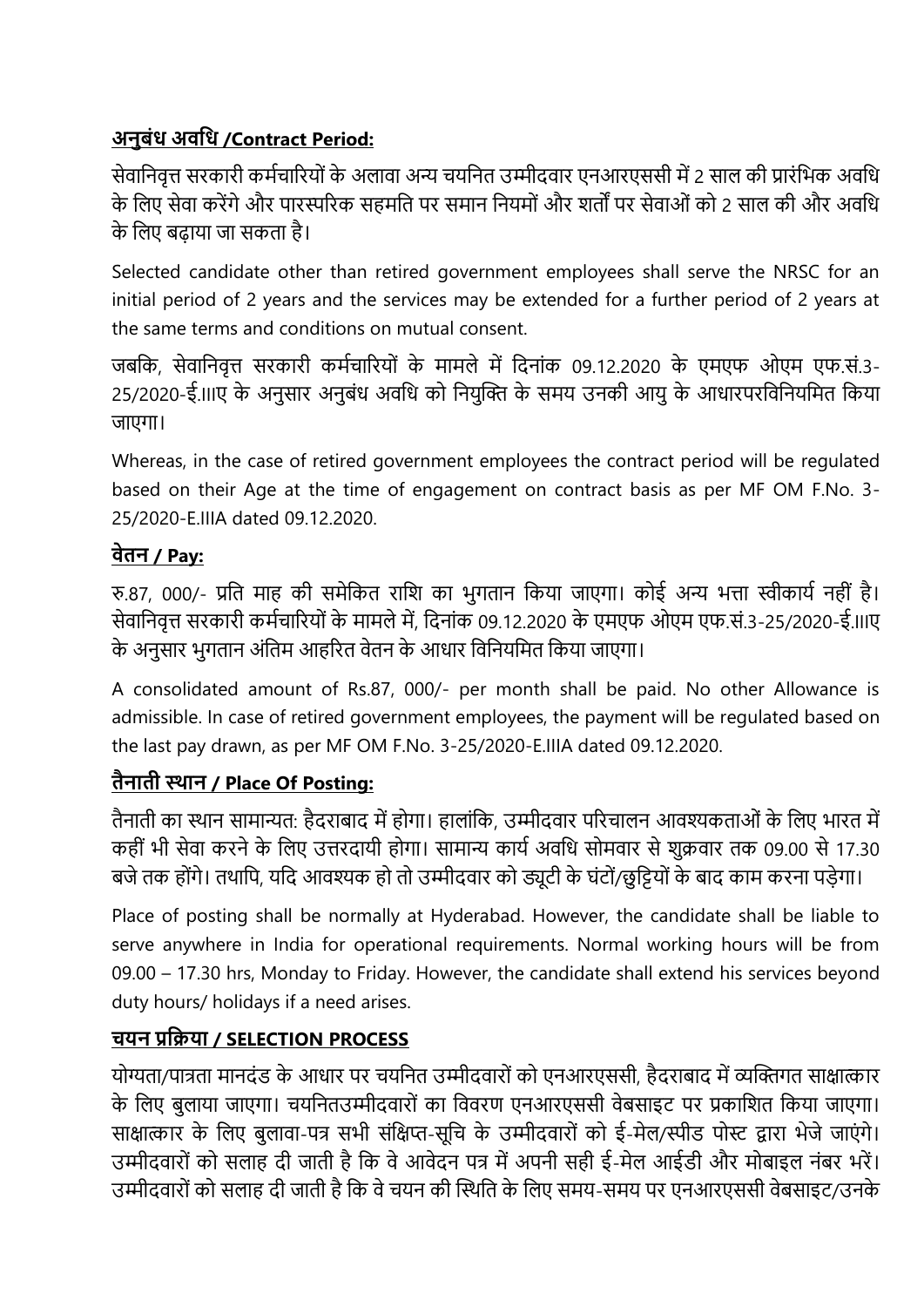ई-मेल देखते रहें। चयन डीजीसीए द्वारा अंतिम स्वीकृति के अधीन होगा। उच्च अनुभव वाले व्यक्तियों को वरीयता दी जाएगी।

Candidates shortlisted based on Qualifications/eligibility criteria shall be called for personal interview at NRSC, Hyderabad. Details of the shortlisted candidates shall be published on NRSC website. Call letters for interview shall be sent by e-mail/Speed post to all the shortlisted candidates. The candidates are advised to fill-in their correct e-mail IDs and Mobile numbers in the Application Form. Candidates are advised to check NRSC website/their emails from time to time for status of selection. Selection will be subject to final acceptance by DGCA. Preference will be given to persons with higher experience.

# **आिेदन कै से करें/ HOW TO APPLY:**

आवेदन प्रारूप संलग्न किया गया है। निर्धारित प्रारूप में आवेदनों को स्पीड पोस्ट द्वारा भेजें ताकि आपके आवेदन प्रशासनिक अधिकारी(भर्ती), राष्ट्रीय सुदूर संवेदन केंद्र, अतंरिक्ष विभाग, इसरो, बालानगर, हैदराबाद-500037 को दिनांक 23.05.2022 तक या इससे पहले पहुंचे। आवेदन में स्थित सभी मदों को विधिवत भरें। शैक्षणिक योग्यताओं से संबंधित प्रमाणपत्र, लाइसेंस व वैध अनुभव से संबंधित दस्तावेजों को आवेदन के साथ संलग्न करें। दिनांक 23.05.2022 के बाद प्राप्त आवेदन पर विचार नहीं किया जाएगा।

The application format is attached. Applications in the prescribed format should be sent by speed post so as to reach Administrative Officer (Recruitment), National Remote Sensing Centre, Department of Space, ISRO, Balanagar, Hyderabad-500037, on or before 23.05.2022. All columns in the application should be duly filled. Self-attested copies in support of educational qualifications, testimonials, licenses & valid experience should be enclosed along with the application. Applications received after 23.05.2022 will not be considered.

# **सामान्य शतें/अनुदेश**

## **GENERAL CONDITIONS/INSTRUCTIONS**

- (ए) ऊपर बताए गए पदों की संख्या अनंतिम है और वास्तविक आवश्यकताओं के आधार पर भिन्न हो सकती है।
- (a) The number of post (s) indicated above is provisional and may vary depending on the actual requirements.
- (बी) साक्षात्कार के लिए बुलाए गए उम्मीदवारों को आवेदन में दिए गए विवरण के प्रमाण मेंसाक्षात्कार के समय सभी प्रासंगिक मूल दस्तावेजों को प्रस्तुत करना होगा, जिसमें अनापत्ति प्रमाण पत्र शामिल है, यदि वे केंद्र / राज्य सरकार, सार्वजनिक क्षेत्र के उपक्रमों या स्वायत्त निकायों आदि में कार्यरत हैं, तो। यदि आवेदन में दी गई कोई भी जानकारी किसी भी स्तर पर गलत या असत्य पाई जाती है, तो उम्मीदवार को साक्षात्कार के लिए अनुमति नहीं दी जाएगी।
- (b) Candidates called for Interview will have to produce all relevant original documents, including No Objection Certificate, if employed in Central/State Government, Public Sector Undertakings or Autonomous Bodies etc., in proof of details furnished in their applications at the time of Interview. If any information furnished in application is found to be wrong or false at any stage, the Candidate will not be allowed for Interview.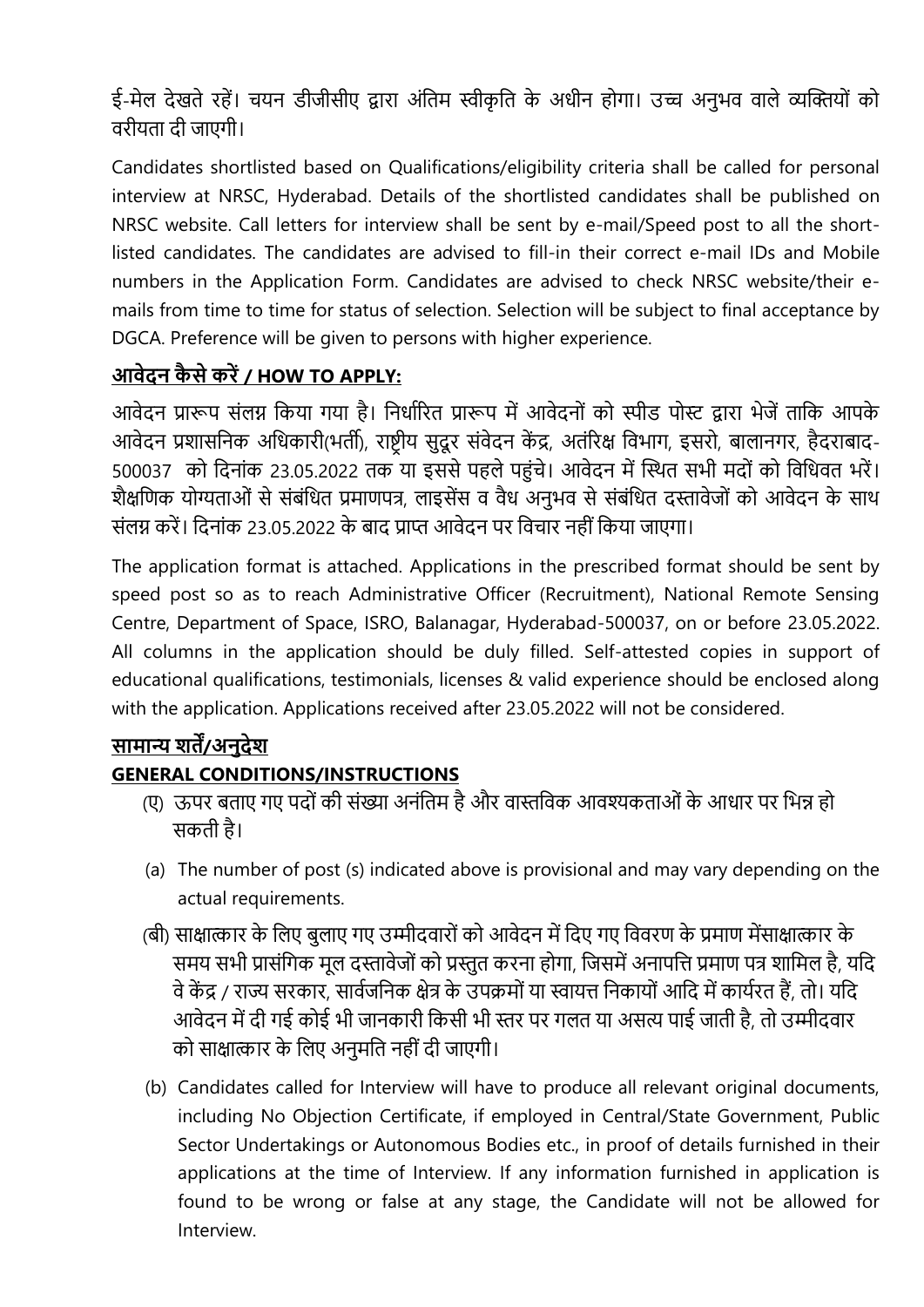- (सी) एनआरएससी के पास सभी या किसी भी पद को न भरने का अधिकार सुरक्षित है, यदि वह ऐसा निर्णय िेता है।
- (c) NRSC reserves the right not to fill up all or any of the posts, if it so decides.
- (डी) केवल भारतीय नागरिक आवेदन करें।
- (d) Only Indian Nationals need to apply.
- (ई) किसी भी प्रकार के अंतरिम पत्राचार/जांच पर विचार नहीं किया जाएगा।
- (e) No interim correspondence/inquiry of any sort will be entertained.
- (एफ) किसी भी रूप में पक्ष प्रचार करना अयोग्यता होगी।
- (f) Canvassing in any form will be a disqualification.
- (जी) एनआरएससी बिना कोई कारण बताए प्राप्त किसी/सभी आवेदनों कोअस्वीकार करनेका अधिकार सुरक्षित रखता है।
- (g) NRSC reserves the right to reject any/all the applications received without assigning any reason.
- (एच) क्यूएम पद पूरी तरह से अनुबंध के आधार पर ही है। चयननत उम्मीदवार का एनआरएससी या इसरो/अंतरिक्ष विभाग, भारत सरकार के किसी अन्य केंद्र/इकाई/विभाग के तहत नियमित रोजगार के लिए कोई दावा नहीं होगा।
	- (h) The position of QM is offered purely on contract basis. The selected candidate shall have no claims for regular employment under NRSC or any other Centre/Unit of ISRO/Dept. of Space, Govt. of India.
- (आई) एनआरएससी के पास नियुक्त व्यक्ति को एक महीने का स्पष्ट नोटिस देने या नोटिस के बदले एक महीने की परिलब्धियां देने के बाद किसी भी स्तर पर अनुबंध को समाप्त करने का अधिकार सुरक्षित है।
- (i) NRSC reserves the right to terminate the contract at any stage after giving a clear one month notice to the appointee or one month emoluments in lieu of notice.
- (जे) क्यूएम के रूप में नियुक्त उम्मीदवार को दो महीने की लिखित सूचना देने के बाद किसी भी स्तर पर अनुबंध समाप्त करने का अधिकार होगा। हालांकि, अत्यावश्यकताओं को पूरा करने के लिए, एक वैकल्पिक व्यवस्था किए जाने तक निर्धारित नोटिस-अवधि से आगे की अवधि के लिएउम्मीदवार को सेवा करने के लिए सहमत होना होगा।
- (j) The candidate appointed as QM shall have the right to terminate the contract at any stage after giving a written notice of two months. However to cater the exigencies, the candidate shall agree to serve for further periods beyond the prescribed notice-period until an alternate arrangement is made.
- **(के) अवधसूचना के वहंदी संस्करण मेंकोई अस्पष्ट्ता/वििाद उत्पन्न होने की स्स्थवत में, अंग्रेजी संस्करण में वदए गए वििरण अंवतम होंगे।**